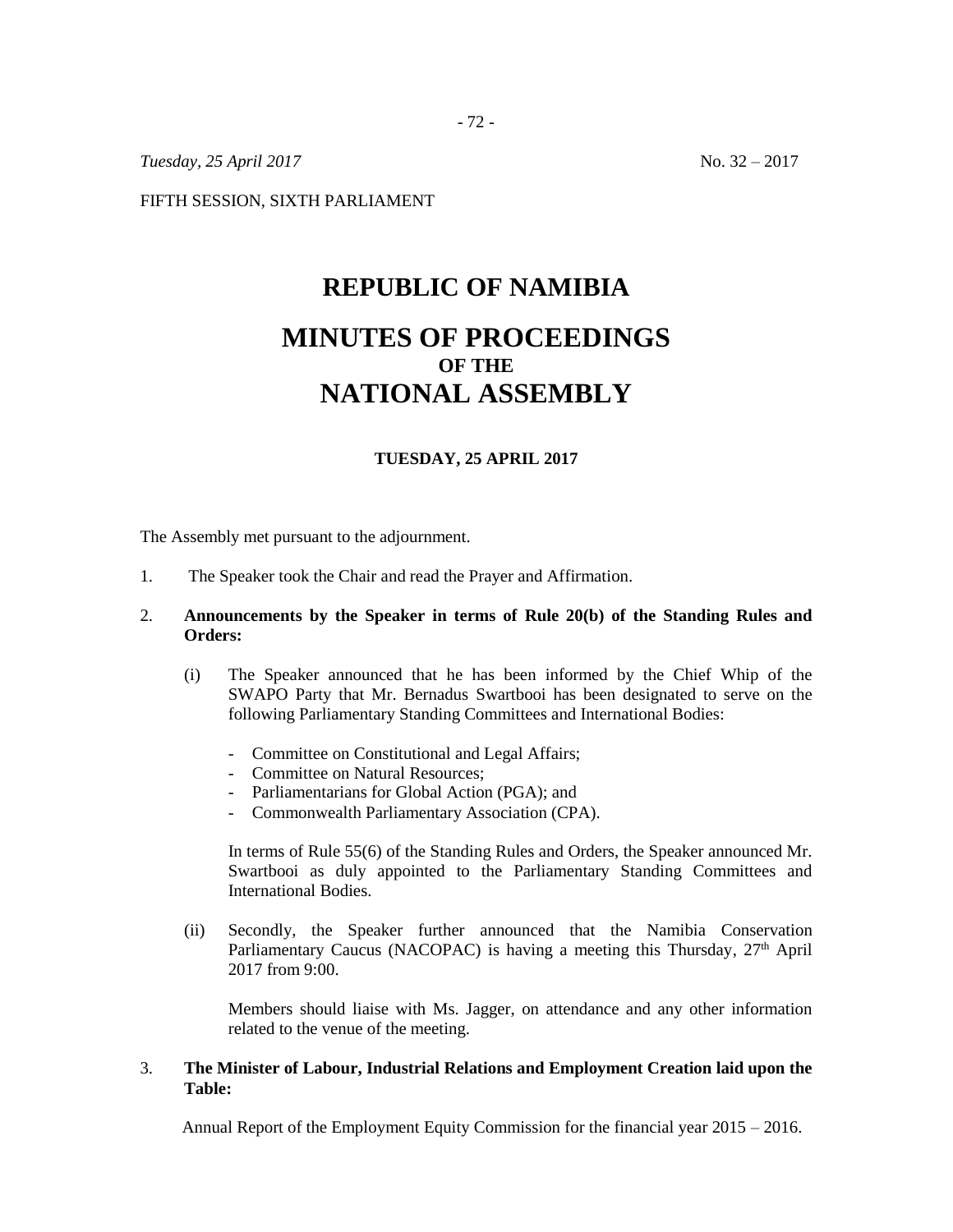#### 4. **Mr. Karupu laid upon the Table for note-taking:**

Report by the National Assembly of Namibia on the 40<sup>th</sup> SADC PF Plenary Assembly Session, Harare, Zimbabwe, 3 – 15 November 2016.

# 5. **Mr. Kavekotora moved a Motion in terms of Rule 27(i), read with Rule 119 of the Standing Rules and Orders:**

That this House concur that notice is dispensed with, to refer 44 Reports of the Auditor-General for various years of the Local Authorities and Regional Councils to the National Council's Parliamentary Standing Committee on Public Accounts and Economy for scrutiny.

Agreed to.

# 6. **Ministerial Statements in terms of Rule 98 of the Standing Rules and Orders:**

(i) The Minister of Home Affairs and Immigration announced that her Ministry and ID4Africa will jointly host the 3rd Annual Conference on Government Forum on Electronic Identity in Africa at Safari Court Hotel from 26 – 28 April 2017. The aim of the Conference will be to share experience and establish real world best practices that set the correct expectations for what is involved in launching and sustaining successful identity programs.

The Minister invited all Members of Parliament, agencies and private institutions to join the official opening of the Conference by His Excellency the Vice President Dr. Nickey Iyambo, tomorrow at 08:30 – 09-30, at Safari Court Hotel.

- (ii) The Minister of Environment and Tourism reacted to the report of the Parliamentary Standing Committee on Natural Resources, dated 23 April – 14 May 2016 titled; *Motion on Human Wildlife Conflict,* adopted in the Assembly on 2 November 2016; and also repudiated information which was published in the New Era newspaper of 21 April 2017 under the title; *Conservation windfalls: A tale of contradictions.*
- (iii) The Minister of Safety and Security presented a report on the number of illegal firearms, ammunitions, explosives and other related materials which were surrendered per regions, after the completion of the Amnesty campaign on 18 February 2017.
- 7. **FIRST ORDER** deferred by Ms. Van den Heever, on behalf of Mr. Muharukua to Wednesday, 26 April 2017.

# 8. **SECOND ORDER READ:**

Resumption of Debate on Second Reading – *Regional Councils Amendment Bill* [B. 23 – 2016].

Question before the Assembly on Friday, 24 March 2017, as moved by the Minister of Urban and Rural Development (page 29).

Question put: That the Bill be read a Second Time.

Agreed to.